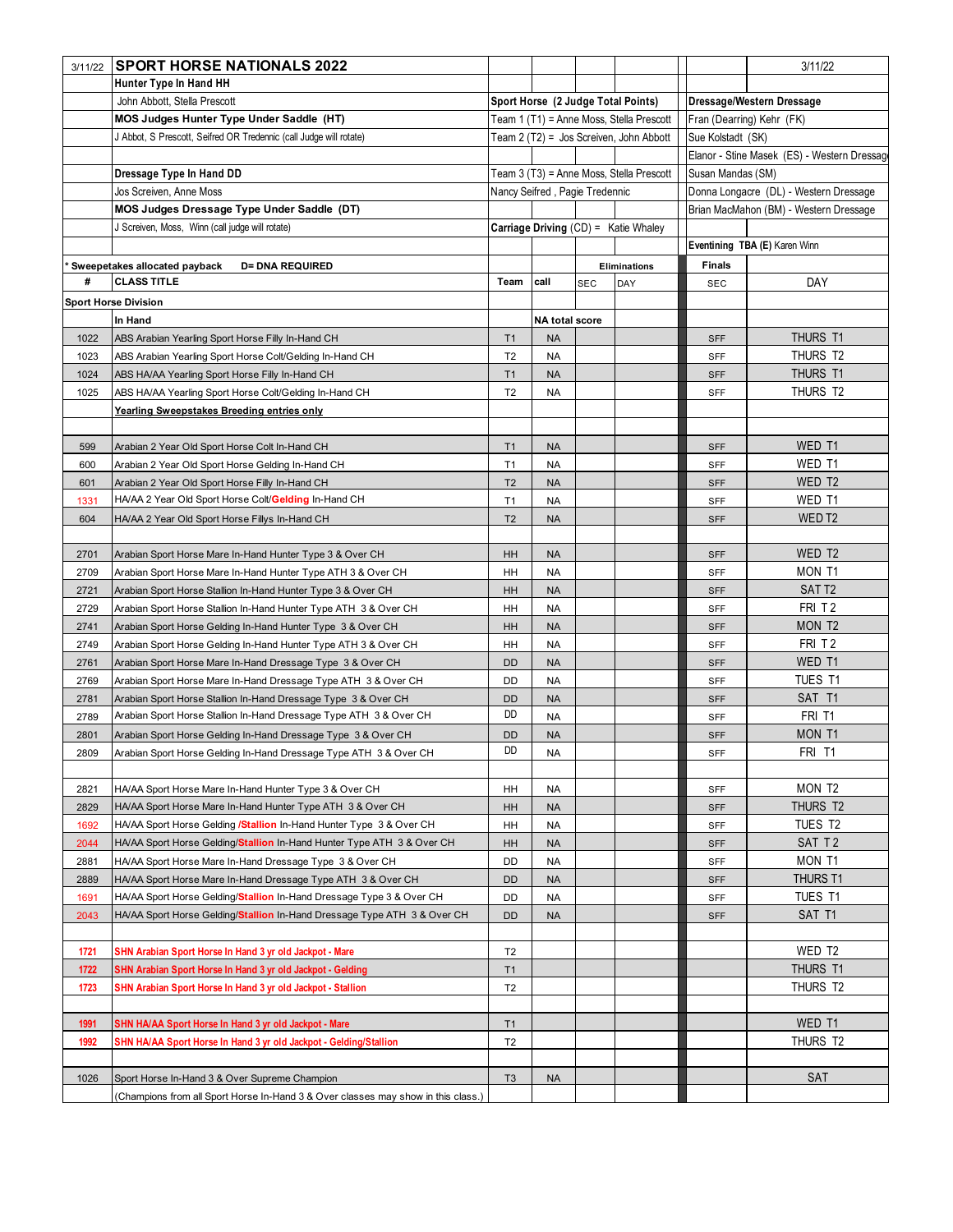| 3/11/22                 | <b>SPORT HORSE NATIONALS 2022</b>                                  |                                          |                                         |            |                                      |                                        | 3/11/22                                     |  |
|-------------------------|--------------------------------------------------------------------|------------------------------------------|-----------------------------------------|------------|--------------------------------------|----------------------------------------|---------------------------------------------|--|
|                         | Hunter Type In Hand HH                                             |                                          |                                         |            |                                      |                                        |                                             |  |
|                         | John Abbott, Stella Prescott                                       |                                          |                                         |            | Sport Horse (2 Judge Total Points)   | Dressage/Western Dressage              |                                             |  |
|                         | MOS Judges Hunter Type Under Saddle (HT)                           | Team 1 (T1) = Anne Moss, Stella Prescott |                                         |            |                                      |                                        | Fran (Dearring) Kehr (FK)                   |  |
|                         | J Abbot, S Prescott, Seifred OR Tredennic (call Judge will rotate) |                                          | Team 2 (T2) = Jos Screiven, John Abbott |            |                                      | Sue Kolstadt (SK)                      |                                             |  |
|                         |                                                                    |                                          |                                         |            |                                      |                                        | Elanor - Stine Masek (ES) - Western Dressag |  |
|                         | Dressage Type In Hand DD                                           | Team 3 (T3) = Anne Moss, Stella Prescott |                                         |            |                                      | Susan Mandas (SM)                      |                                             |  |
|                         | Jos Screiven, Anne Moss                                            |                                          | Nancy Seifred, Pagie Tredennic          |            |                                      | Donna Longacre (DL) - Western Dressage |                                             |  |
|                         | MOS Judges Dressage Type Under Saddle (DT)                         |                                          |                                         |            |                                      |                                        | Brian MacMahon (BM) - Western Dressage      |  |
|                         | J Screiven, Moss, Winn (call judge will rotate)                    |                                          |                                         |            | Carriage Driving (CD) = Katie Whaley |                                        |                                             |  |
|                         |                                                                    |                                          |                                         |            |                                      |                                        | Eventining TBA (E) Karen Winn               |  |
|                         | Sweepetakes allocated payback<br><b>D= DNA REQUIRED</b>            | Eliminations                             |                                         |            | <b>Finals</b>                        |                                        |                                             |  |
| #                       | <b>CLASS TITLE</b>                                                 | Team                                     | call                                    | <b>SEC</b> | DAY                                  | <b>SEC</b>                             | DAY                                         |  |
|                         |                                                                    |                                          |                                         |            |                                      |                                        |                                             |  |
|                         | <b>UNDER SADDLE</b>                                                |                                          |                                         |            |                                      |                                        |                                             |  |
| 2680                    | Arabian Sport Horse Under Saddle Hunter Type CH                    | HT                                       |                                         | A/B        | <b>MON EVE</b>                       | <b>SFF</b>                             | <b>FRIEVE</b>                               |  |
| 2684                    | Arabian Sport Horse Under Saddle Dressage Type CH                  | DT                                       |                                         | A/B        | WED EVE                              | SFF                                    | FRI EVE                                     |  |
| 2682                    | Arabian Sport Horse Under Saddle Hunter Type ATR CH                | HT                                       |                                         | A/B        | WED EVE                              | <b>SFF</b>                             | <b>SAT EVE</b>                              |  |
| 2686                    | Arabian Sport Horse Under Saddle Dressage ATR CH                   | DT                                       |                                         | A/B        | <b>TUES EVE</b>                      | SFF                                    | THURS EVE                                   |  |
| 338                     | Arabian Sport Horse Under Saddle AOTR CH                           | T1                                       |                                         | A/B        | <b>MON EVE</b>                       | <b>SFF</b>                             | FRI EVE                                     |  |
| 1743                    | Arabian Sport horse Under Saddle AOTR Maturity (5 & 6 yr olds)     | T <sub>2</sub>                           |                                         |            |                                      | SFF                                    | <b>TUES EVE</b>                             |  |
| 1505                    | ABS Arabian Sport Horse Under Saddle AOTR Jackppot CH (7+)         | T <sub>1</sub>                           |                                         |            |                                      | <b>SFF</b>                             | <b>SAT EVE</b>                              |  |
| 1679                    | Arabian Sport Horse Under Saddle Junior Horse Hunter Type CH       | HT                                       |                                         |            |                                      | <b>SFF</b>                             | WED EVE                                     |  |
| 1678                    | Arabian Sport Horse Under Saddle Junior Horse Dressage Type CH     | DT                                       |                                         |            |                                      | <b>SFF</b>                             | <b>FRIEVE</b>                               |  |
| 348                     | Arabian Sport Horse Show Hack CH                                   | DD                                       |                                         |            |                                      | SFF                                    | <b>TUES EVE</b>                             |  |
| 352                     | Arabian Sport Horse Show Hack ATR CH                               | DD                                       |                                         |            |                                      | <b>SFF</b>                             | <b>MON EVE</b>                              |  |
|                         |                                                                    |                                          |                                         |            |                                      |                                        |                                             |  |
| 2688                    | HA/AA Sport Horse Under Saddle Hunter Type CH                      | HT                                       |                                         | A/B        | WED EVE                              | <b>SFF</b>                             | <b>SAT EVE</b>                              |  |
| 2692                    | HA/AA Sport Horse Under Saddle Dressage Type CH                    | DT                                       |                                         | A/B        | <b>MON EVE</b>                       | SFF                                    | <b>SAT EVE</b>                              |  |
| 2690                    | HA/AA Sport Horse Under Saddle Hunter Type ATR CH                  | HT                                       |                                         | A/B        | TUES EVE                             | <b>SFF</b>                             | FRI EVE                                     |  |
| 2694                    | HA/AA Sport Horse Under Saddle Dressage ATR CH                     | DT                                       |                                         | A/B        | WED EVE                              | SFF                                    | FRI EVE                                     |  |
| 776                     | HA/AA Sport Horse Under Saddle AOTR CH                             | T <sub>2</sub>                           |                                         | A/B        | <b>MON EVE</b>                       | SFF                                    | <b>THURS EVE</b>                            |  |
| 1744                    | HA/AA Sport Horse Under Saddle AOTR Maturity (5 & 6 yr olds)       | T1                                       |                                         |            |                                      | SFF                                    | MON EVE                                     |  |
| 1506                    | ABS HA/AA Sport Horse Under Saddle AOTR Jackpot CH (7+)            | T <sub>2</sub>                           |                                         |            |                                      | <b>SFF</b>                             | <b>FRIEVE</b>                               |  |
| 1767                    | HA/AA Sport Horse Under Saddle Junior Horse Hunter Type CH         | НT                                       |                                         |            |                                      | SFF                                    | <b>TUES EVE</b>                             |  |
| 1677                    | HA/AA Sport Horse Under Saddle Junior Horse Dressage Type CH       | DT                                       |                                         |            |                                      | <b>SFF</b>                             | <b>THURS EVE</b>                            |  |
| 1051                    | HA/AA Sport Horse Show Hack CH                                     | DD                                       |                                         | A/B        | <b>MON EVE</b>                       | SFF                                    | WED EVE                                     |  |
| 1055                    | HA/AA Sport Horse Show Hack ATR CH                                 | DD                                       |                                         | A/B        | <b>MON EVE</b>                       | <b>SFF</b>                             | THURS EVE                                   |  |
| <b>Driving Division</b> |                                                                    |                                          |                                         |            |                                      |                                        |                                             |  |
| 1228                    | A/HA/AA Carriage Pleasure Driving-Working CH                       | $\mathsf{C}$                             |                                         |            |                                      | <b>SFF</b>                             | SAT (Sanctuary)                             |  |
| 1232                    | A/HA/AA Carriage Pleasure Driving Turnout CH                       | C                                        |                                         |            |                                      | SFF                                    | WED (Sanctuary)                             |  |
| 1236                    | A/HA/AA Carriage Pleasure Driving-Reinsmanship CH                  | $\mathsf C$                              |                                         |            |                                      | <b>SFF</b>                             | SAT (Sanctuary)                             |  |
| 1248                    | A/HA/AA Carriage Pleasure Driving Ride & Drive                     | C                                        |                                         |            |                                      | SFF                                    | WED (Sanctuary)                             |  |
| 1297                    | A/HA/AA Carriage Pleasure Obstacle Driving-Pick Your Route CH      | $\mathsf{C}$                             |                                         |            |                                      | <b>SFF</b>                             | THURS (H/J Ring)                            |  |
| 1285                    | A/HA/AA Carriage Pleasure Driving Reverse Psychology CH            | $\mathsf C$                              |                                         |            |                                      | SFF                                    | FRI (H/J Ring)                              |  |
| 1272                    | A/HA/AA Carriage PI Driving Scurry Obstacle CH                     | $\mathsf C$                              |                                         |            |                                      |                                        | FRI (H/J Ring)                              |  |
| 1322                    | A/HA/AA Carriage Pleasure Driving Timed Obstacle CH                | С                                        |                                         |            |                                      | SFF                                    | THURS (H/J Ring)                            |  |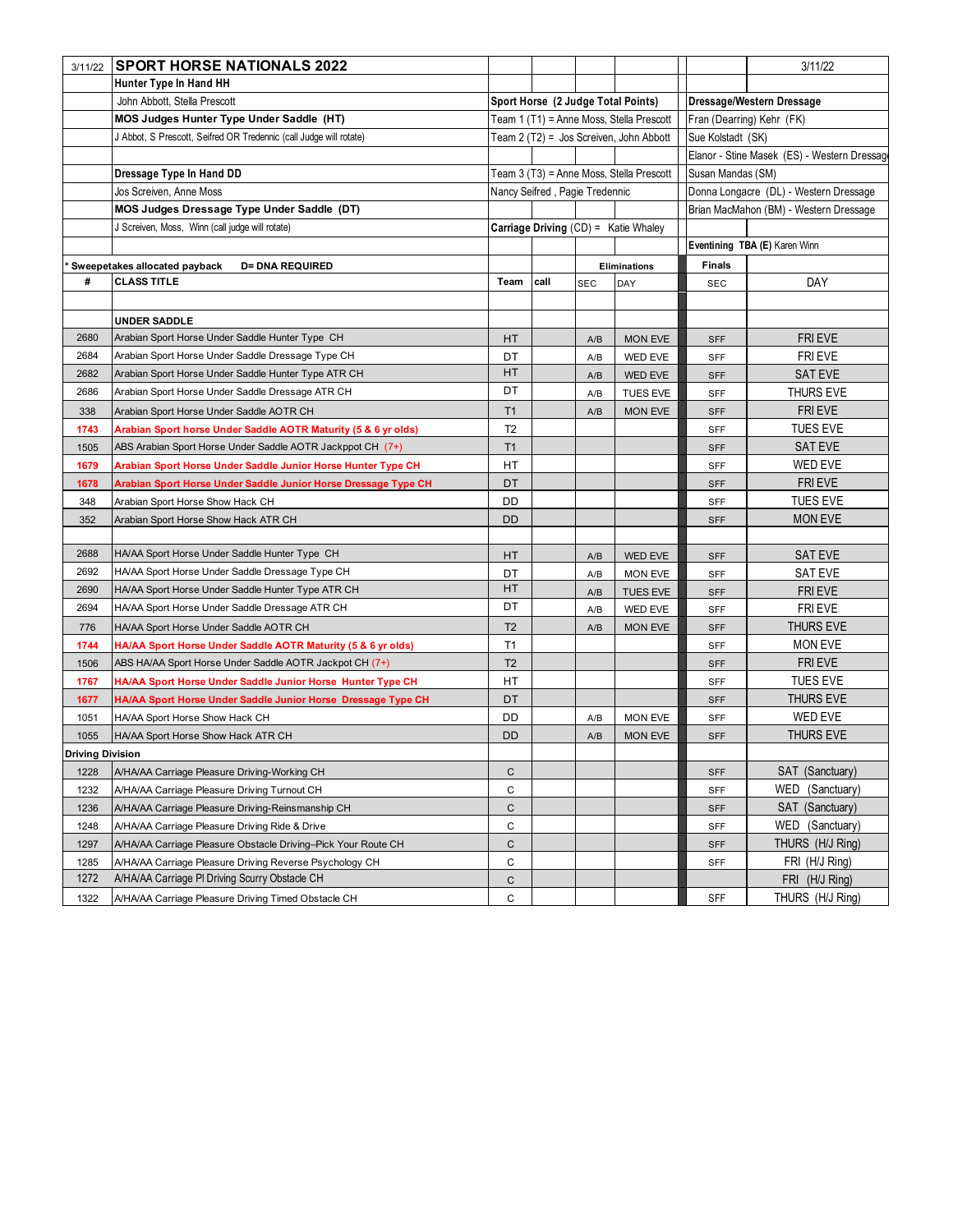| 3/11/22                  | <b>SPORT HORSE NATIONALS 2022</b>                                  |                                          |      |            |                                          |                           | 3/11/22                                     |
|--------------------------|--------------------------------------------------------------------|------------------------------------------|------|------------|------------------------------------------|---------------------------|---------------------------------------------|
|                          | Hunter Type In Hand HH                                             |                                          |      |            |                                          |                           |                                             |
|                          | John Abbott, Stella Prescott                                       | Sport Horse (2 Judge Total Points)       |      |            |                                          | Dressage/Western Dressage |                                             |
|                          | MOS Judges Hunter Type Under Saddle (HT)                           | Team 1 (T1) = Anne Moss, Stella Prescott |      |            |                                          |                           | Fran (Dearring) Kehr (FK)                   |
|                          | J Abbot, S Prescott, Seifred OR Tredennic (call Judge will rotate) | Team 2 (T2) = Jos Screiven, John Abbott  |      |            |                                          | Sue Kolstadt (SK)         |                                             |
|                          |                                                                    |                                          |      |            |                                          |                           | Elanor - Stine Masek (ES) - Western Dressag |
|                          | Dressage Type In Hand DD                                           |                                          |      |            | Team 3 (T3) = Anne Moss, Stella Prescott | Susan Mandas (SM)         |                                             |
|                          | Jos Screiven, Anne Moss                                            | Nancy Seifred, Pagie Tredennic           |      |            |                                          |                           | Donna Longacre (DL) - Western Dressage      |
|                          | MOS Judges Dressage Type Under Saddle (DT)                         |                                          |      |            |                                          |                           | Brian MacMahon (BM) - Western Dressage      |
|                          | J Screiven, Moss, Winn (call judge will rotate)                    |                                          |      |            | Carriage Driving (CD) = Katie Whaley     |                           |                                             |
|                          |                                                                    |                                          |      |            |                                          |                           | Eventining TBA (E) Karen Winn               |
|                          | Sweepetakes allocated payback<br><b>D= DNA REQUIRED</b>            | Eliminations                             |      |            |                                          | <b>Finals</b>             |                                             |
| #                        | <b>CLASS TITLE</b>                                                 | Team                                     | call | <b>SEC</b> | DAY                                      | <b>SEC</b>                | DAY                                         |
| <b>Hunter Division</b>   |                                                                    |                                          |      |            |                                          |                           |                                             |
| 873                      | A/HA/AA Hunter Derby                                               | H/J                                      |      |            |                                          | A/B/C/SFF                 | SAT                                         |
| 1520                     | A/HA/AA ABS Green Wrk Hunter Derby                                 | H/J                                      |      |            |                                          | A/B/C/SFF                 | <b>WED</b>                                  |
| 1601                     | A/HA/AA 14.2 & Under Working Hunter CH                             | H/J                                      |      |            |                                          | A/B/C/SFF                 | <b>MON</b>                                  |
|                          |                                                                    |                                          |      |            |                                          |                           |                                             |
| 266                      | Arabian Working Hunter CH                                          | H/J                                      |      |            |                                          | A/B/C/SFF                 | <b>TUES</b>                                 |
| 269                      | Arabian Working Hunter AAOTR CH                                    | H/J                                      |      |            |                                          | A/B/C/SFF                 | FRI                                         |
| 271                      | Arabian Working Hunter ATR CH                                      | H/J                                      |      |            |                                          | A/B/C/SFF                 | <b>WED</b>                                  |
| 278                      | Arabian Green Working Hunter CH                                    | H/J                                      |      |            |                                          | A/B/C/SFF                 | <b>TUES</b>                                 |
|                          |                                                                    |                                          |      |            |                                          |                           |                                             |
| 711                      | HA/AA Working Hunter CH                                            | H/J                                      |      |            |                                          | A/B/C/SFF                 | <b>TUES</b>                                 |
| 714                      | HA/AA Working Hunter AAOTR CH                                      | H/J                                      |      |            |                                          | A/B/C/SFF                 | <b>FRI</b>                                  |
| 716                      | HA/AA Working Hunter ATR CH                                        | H/J                                      |      |            |                                          | A/B/C/SFF                 | <b>WED</b>                                  |
| 724                      | HA/AA Green Working Hunter CH                                      | H/J                                      |      |            |                                          | A/B/C/SFF                 | <b>TUES</b>                                 |
| Hunter Hack              |                                                                    |                                          |      |            |                                          |                           |                                             |
| 361                      | Arabian Hunter Hack CH                                             | H/J                                      |      |            |                                          | <b>SFF</b>                | <b>MON</b>                                  |
| 365                      | Arabian Hunter Hack ATR CH                                         | H/J                                      |      |            |                                          | SFF                       | <b>MON</b>                                  |
| 366                      | Arabian Hunter Hack AAOTR CH                                       | H/J                                      |      |            |                                          | <b>SFF</b>                | <b>FRI</b>                                  |
| 368                      | Arabian Hunter Hack Junior Horse CH                                | H/J                                      |      |            |                                          | SFF                       | <b>MON</b>                                  |
|                          |                                                                    |                                          |      |            |                                          |                           |                                             |
| 767                      | HA/AA Hunter Hack CH                                               | H/J                                      |      |            |                                          | <b>SFF</b>                | <b>MON</b>                                  |
| 771                      | HA/AA Hunter Hack ATR CH                                           | H/J                                      |      |            |                                          | SFF                       | <b>MON</b>                                  |
| 772                      | HA/AA Hunter Hack AAOTR CH                                         | H/J                                      |      |            |                                          | <b>SFF</b>                | <b>FRI</b>                                  |
| 765                      | HA/AA Hunter Hack Junior Horse CH                                  | H/J                                      |      |            |                                          | SFF                       | <b>MON</b>                                  |
| <b>Hunter Equitation</b> |                                                                    |                                          |      |            |                                          |                           |                                             |
|                          | 940 Hunt Seat Equitation Not To Jump ATR CH                        | $\mathsf{H}/\mathsf{J}$                  |      |            |                                          | SFF                       | SAT                                         |
| 947                      | Hunt Seat Equitation Over Obstacles ATR CH                         | H/J                                      |      |            |                                          | SFF                       | <b>FRI</b>                                  |
|                          |                                                                    |                                          |      |            |                                          |                           |                                             |
| Jumpers                  |                                                                    |                                          |      |            |                                          |                           |                                             |
| 1801                     | A/HA/AA Jumper Open Stake CH                                       | H/J                                      |      |            |                                          | <b>SFF</b>                | <b>THURS</b>                                |
| 1803                     | A/HA/AA Jumper ATR CH                                              | H/J                                      |      |            |                                          | SFF                       | <b>THURS</b>                                |
| 1149                     | A/HA/AA Speed Jumper                                               | H/J                                      |      |            |                                          | <b>SFF</b>                | <b>THURS</b>                                |
| 1805                     | A/HA/AA Novice Jumper Ch.8M                                        | H/J                                      |      |            |                                          | SFF                       | <b>THURS</b>                                |